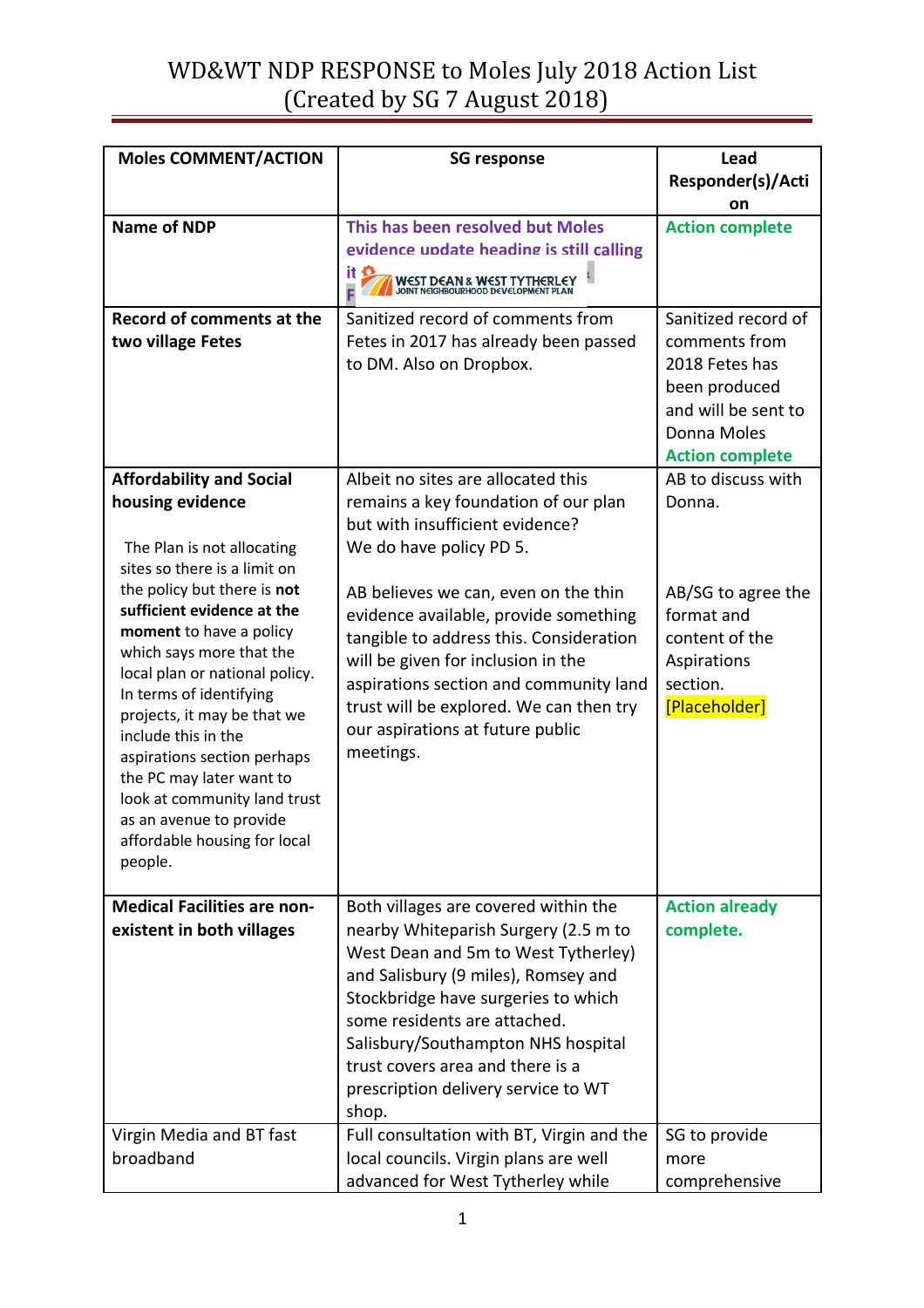|                                                                                                                                                                                                                                                                                                                       | Open Reach has brought Optic fibre to<br>the West Dean cabinet and are about<br>to extend that to individual homes.                                                                                                                                                                                                                                       | B/B updates<br>covering the entire<br>NDP area in the<br>autumn<br>[Placeholder]                                                            |
|-----------------------------------------------------------------------------------------------------------------------------------------------------------------------------------------------------------------------------------------------------------------------------------------------------------------------|-----------------------------------------------------------------------------------------------------------------------------------------------------------------------------------------------------------------------------------------------------------------------------------------------------------------------------------------------------------|---------------------------------------------------------------------------------------------------------------------------------------------|
| Norman Court school facility<br>and Nursery (recreation<br>facilities including 43 acres)                                                                                                                                                                                                                             | Norman Court is a 'Community Interest<br>Company' (CIC). This is a relatively new<br>kind of company structure and in<br>essence means that the business can<br>run as an enterprise that benefits the<br>community. It includes the Montessori<br>Day Nursery and outdoor club facilities.<br>It is a major provider for the National<br>Citizen Service | Stakeholder letter<br>sent and<br>responded to.<br>AB/SG are in full<br>consultation with<br>the management<br>and owners.<br>[Placeholder] |
| <b>Volunteer River Group</b>                                                                                                                                                                                                                                                                                          | There is data on the species and there<br>are plans for protecting the biodiversity<br>of the area. It is somewhat contentious.                                                                                                                                                                                                                           | JG has sent Five<br><b>Rivers report to</b><br>DM.<br>[Placeholder]                                                                         |
| <b>Recreation Grounds</b>                                                                                                                                                                                                                                                                                             | West Dean and West Tytherley have<br>recreation grounds named for the<br>village. Their history and status,<br>including a map can be produced.<br>Playground areas are established in<br>both villages and a third is being<br>considered for Hillside Close.                                                                                            | Map to be<br>provided<br>[Placeholder]                                                                                                      |
| Local Green spaces<br>Document to be produced.<br>The document needs to<br>do the following:<br>1.identify the existing<br>green spaces and assess<br>the local need for<br>additional green space<br>2.outline any existing<br>designations<br>3. Propose designations<br>and apply the NPPF para<br>99-100 criteria | Designation and protection has been<br>considered.<br>JG has produced a list of green spaces<br>but it is not yet agreed within the SG.<br>Landowners have not been consulted.                                                                                                                                                                            | AB to discuss with<br>DM.<br>[Placeholder]                                                                                                  |
| Railway network connection<br>Undesignated heritage sites                                                                                                                                                                                                                                                             | Year 1847 already identified<br>Need to check whether any exist along<br>with the designated heritage sites<br>identified by the E&L WG.                                                                                                                                                                                                                  | <b>Action complete.</b><br>AB will action<br>[Placeholder]                                                                                  |
| Thin evidence on robust<br>policy to protect and<br>conserve the rural and<br>distinctive landscape.<br>Collate a list of key natural                                                                                                                                                                                 | A comprehensive table will be<br>produced alongside the existing maps<br>and new ones if necessary.                                                                                                                                                                                                                                                       | AB and MD to<br>action<br>[Placeholder]                                                                                                     |